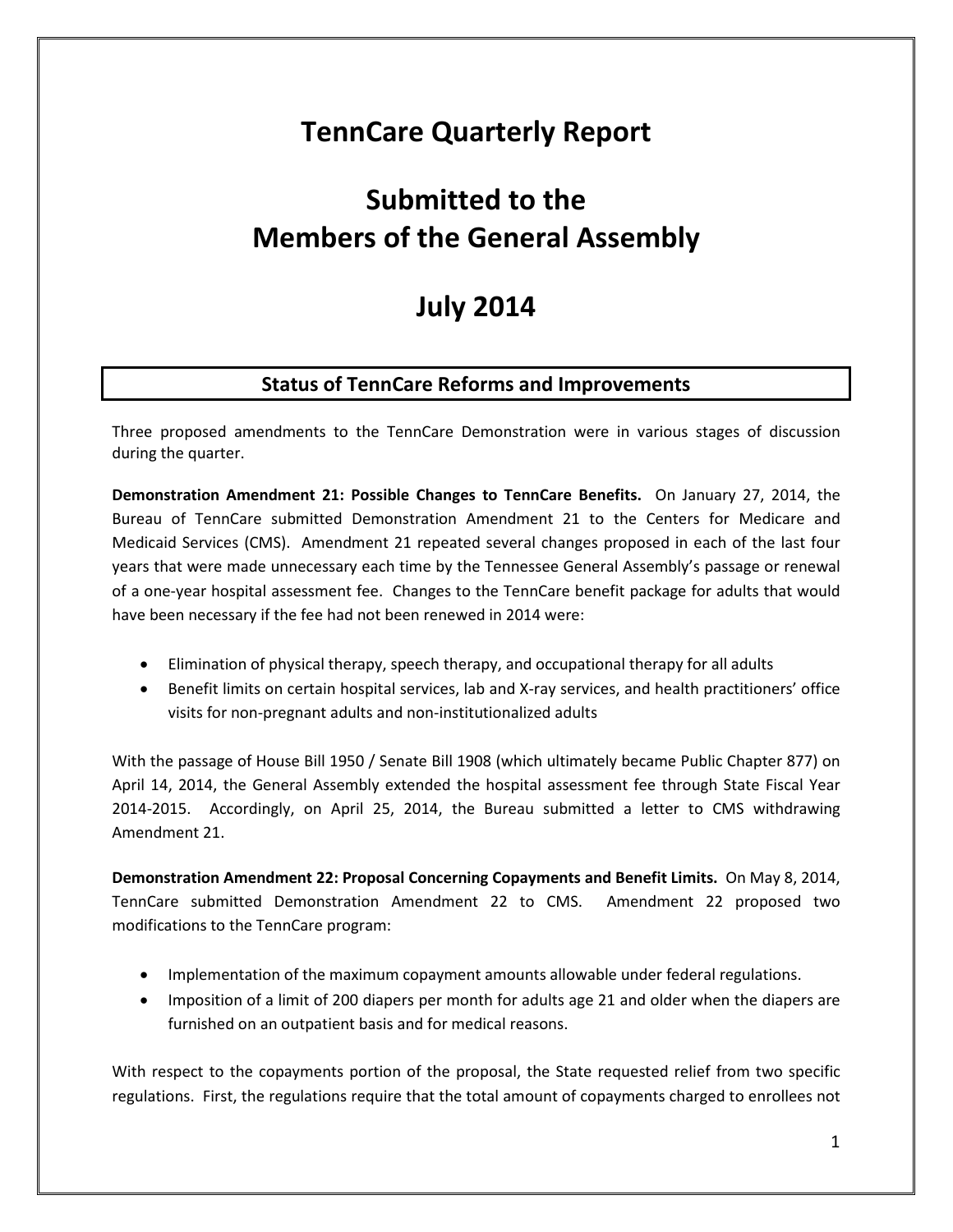exceed 5 percent of household income, figured on a monthly or quarterly basis. The Bureau asked that the 5 percent aggregate limit be applied on an annual basis instead. Second, recognizing the difficulties in collecting real-time information across managed care entities about copays charged that could quickly and accurately identify when an enrollee had reached his aggregate cap, TennCare sought permission to assign the responsibility for tracking copayments to enrollees, who have a financial incentive to document the fulfillment of their cost-sharing obligations.

As of the end of the April-June 2014 quarter, CMS has not yet provided a response to TennCare's request for waivers associated with copays. As to coverage of adult diapers, the Bureau has requested the Managed Care Organizations (MCOs) to increase utilization review activities for requests for adult diapers that exceed 200 per enrollee per month.

**Demonstration Amendment 23: Benefits for Pregnant Women During a Period of Presumptive Eligibility.** On June 26, 2014, the Bureau notified the public of another proposal to be submitted to CMS. Demonstration Amendment 23 deals with the benefits a pregnant woman may receive from TennCare during a period of "presumptive eligibility," which is a period of temporary eligibility granted to certain groups of pregnant women who would likely qualify for TennCare coverage but who have not yet completed an application. Most members of this population are "presumptives" for only a few short weeks before becoming fully TennCare eligible. Traditionally, the Bureau has offered a complete package of benefits to a presumptively eligible pregnant woman to promote the health of her unborn child. CMS has advised the State to amend the TennCare Demonstration to allow coverage of nonambulatory services (such as inpatient hospitalizations) for pregnant women during periods of presumptive eligibility to continue TennCare's longstanding practice. Additional information about the proposal is available in the State's public notice, which is located on the Bureau's website at [http://www.tn.gov/tenncare/pol-notice3.shtml.](http://www.tn.gov/tenncare/pol-notice3.shtml)

**Concept Paper Regarding Long-Term Services and Supports (LTSS).** Currently, TennCare and the Tennessee Department of Intellectual and Developmental Disabilities (DIDD) deliver Home and Community Based Services (HCBS) to individuals with intellectual disabilities through three Section [1](#page-1-0)915(c)<sup>1</sup> Waiver programs:

- The Statewide Waiver, which serves more than 6,500 people;
- The Arlington Waiver, which serves nearly 300 people; and

 $\overline{a}$ 

• The Self-Determination Waiver, which serves more than 1,100 people.

With the Statewide Waiver and the Arlington Waiver scheduled to expire on December 31, 2014, TennCare and DIDD initiated a fresh examination of the system of HCBS for TennCare members with intellectual and/or developmental disabilities to determine where meaningful improvements could be made. Meetings held in late 2013 and early 2014 with consumers and their family members, people

<span id="page-1-0"></span> $1$  Section 1915(c) of the Social Security Act is the provision of federal law that authorizes Medicaid programs to cover HCBS for individuals with intellectual disabilities.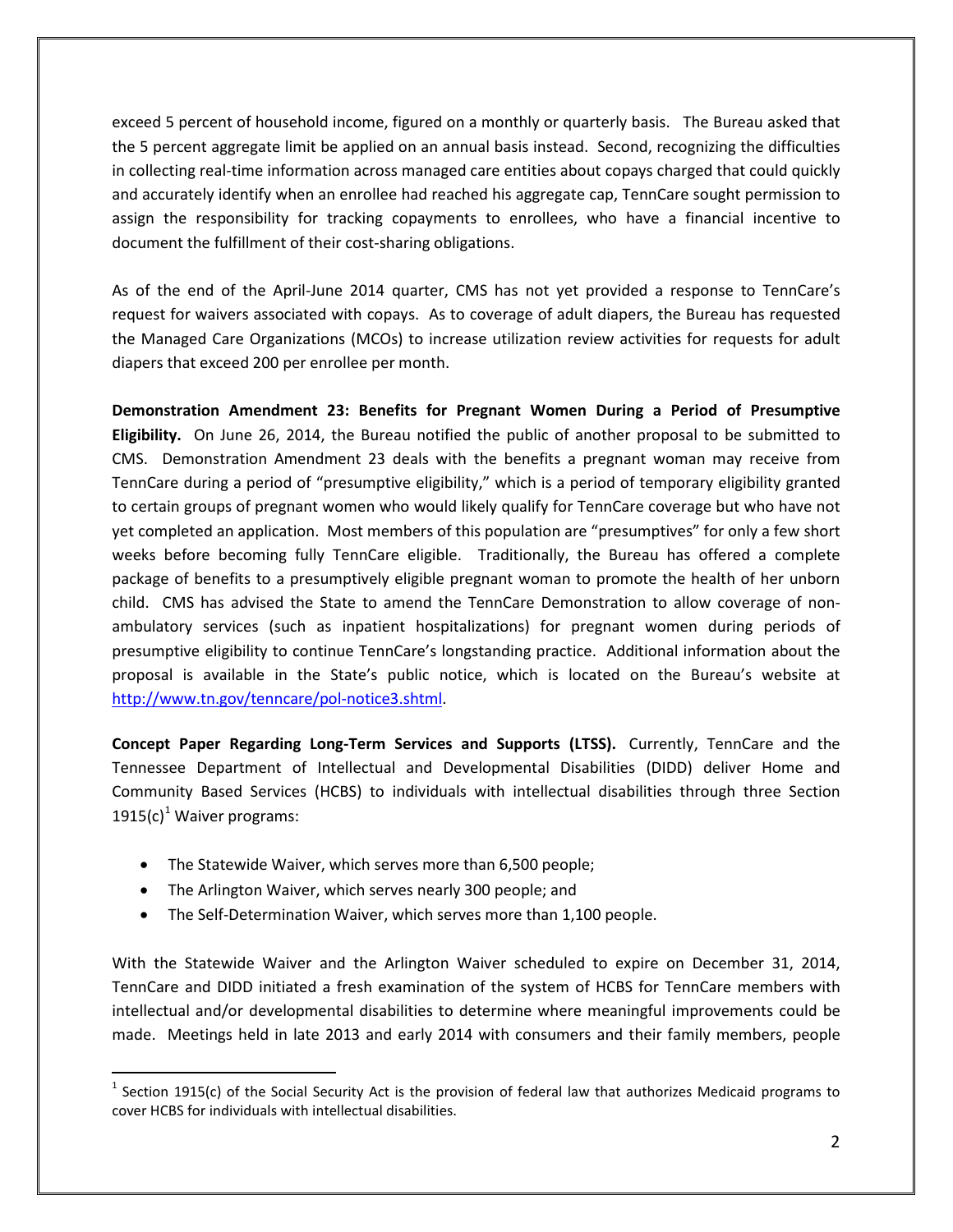who are not receiving services currently and their family members, HCBS providers, and advocacy groups yielded substantial feedback about the most effective ways to renew existing 1915(c) Waivers and to introduce new program designs. A summary report of stakeholder input was sent to Members of the General Assembly on March 27, 2014.

Drawing heavily on these suggestions, TennCare and DIDD published a joint proposal—entitled Renewal and Redesign of Tennessee's Long-Term Services and Supports Delivery System for Individuals with Intellectual Disabilities: A Concept Paper for Stakeholder Review and Input—on May 30, 2014. The document, which is available on TennCare's website at <http://www.tn.gov/tenncare/forms/ConceptPaper.pdf> and which was sent to Members on June 2, 2014, outlines a plan for renewing the Statewide Waiver and the Arlington Waiver with essential amendments, $<sup>2</sup>$  $<sup>2</sup>$  $<sup>2</sup>$  and for launching a new program of managed long-term services and supports to be</sup> called *Employment and Community First CHOICES*. The stated goal of *Employment and Community First CHOICES* is "promoting and supporting integrated, competitive employment and independent living as the first and preferred option for all individuals with intellectual and developmental disabilities."<sup>[3](#page-2-1)</sup>

In June 2014, representatives of TennCare and DIDD hosted a series of Community Meetings in all three regions of the state to share information and accept comments about the Concept Paper. Members of the public who could not attend one of the Community Meetings were invited to share their thoughts online by June 30, 2014. Feedback received will be incorporated into the formal proposals submitted to CMS later this year.

**MCO Contracts.** After issuing a Request for Proposals (RFP) for three MCOs to furnish managed care services to the TennCare population, the Bureau announced on December 16, 2013, that successful bids had been submitted by Amerigroup, BlueCare, and UnitedHealthcare, the companies already comprising TennCare's managed care network. The new contracts require delivery of physical health services, behavioral health services, and Long-Term Services and Supports (LTSS) in all three of Tennessee's grand regions. Each of the previous contracts, by contrast, was limited to two plans per grand region.<sup>[4](#page-2-2)</sup>

During the April-June 2014 quarter, TennCare continued its collaboration with the three contractors to ensure a seamless transition to the statewide service delivery model on January 1, 2015. The Bureau and the MCOs participated in a joint conference call on May 16, 2014, to discuss such issues as innovations that the MCOs will be required to implement, a list of key dates and milestones, and an upcoming desk review of the MCOs' policies and procedures. By the conclusion of the call, participants recognized the potential value of additional one-on-one sessions between TennCare and each contractor. Therefore, on June 13, 2014, the Bureau hosted meetings with the MCOs individually,

<span id="page-2-0"></span> $<sup>2</sup>$  The Concept Paper proposes corresponding amendments to the Self-Determination Waiver, even though it does</sup> not expire as soon as the Statewide and Arlington Waivers.

<span id="page-2-1"></span> $3$  Concept Paper, Page 2.

<span id="page-2-2"></span> $4$  Under the previous arrangement, a single entity could hold more than one contract. BlueCare, for instance, had managed care contracts in East and West Tennessee. Amerigroup, by contrast, held a managed care contract only in Middle Tennessee.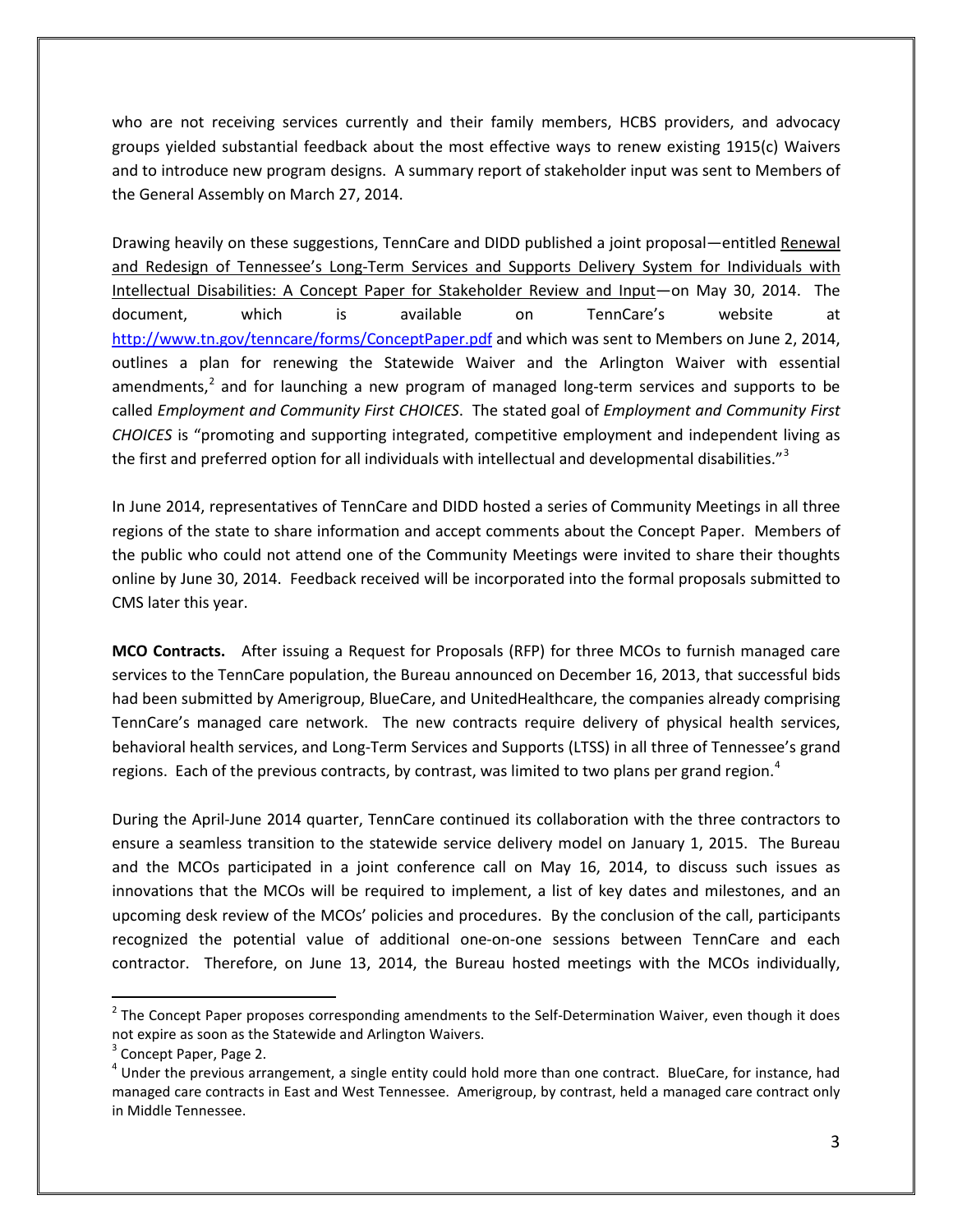focusing on overall readiness plans as well as the need to accommodate implementation plans developed by each TennCare Business Section.<sup>[5](#page-3-0)</sup>

Another topic addressed during the April-June 2014 quarter was the transfer of portions of the enrollee population from one health plan to another on January 1, 2015, and on April 1, 2015. This reassignment will affect approximately one-third of TennCare's members, with certain segments of the population such as residents of Intermediate Care Facilities for Individuals with Intellectual Disabilities and members of a household who are assigned to the same MCO—exempted from reassignment.<sup>[6](#page-3-1)</sup> In addition, wherever possible, an individual dually eligible for Medicare and TennCare will be assigned to a single contractor that can serve simultaneously as a Medicare Dual Eligible Special Needs Plan (D-SNP) and TennCare MCO.

**Incentives for Providers to Use Electronic Health Records.** The Electronic Health Records (EHR) Incentive Program is a partnership between federal and state governments that grew out of the Health Information Technology for Economic and Clinical Health (HITECH) Act. The purpose of the program is to provide financial incentives to Medicaid providers<sup>[7](#page-3-2)</sup> to replace outdated, often paper-based approaches to medical record-keeping with electronic systems that meet rigorous certification criteria and that can improve health care delivery and quality. The federal government provides 100 percent of the funding for the incentive payments and 90 percent of the administrative costs.

Currently, Medicaid providers may qualify for three types of payments:

 $\overline{a}$ 

- First-year payments to providers (eligible hospitals or practitioners) who either
	- o Adopt, implement, or upgrade to certified EHR technology capable of meeting "meaningful use" in accordance with CMS standards, or
	- o Achieve meaningful use of certified EHR technology for any period of 90 consecutive days;
- Second-year payments to providers who have received first-year payments and who achieved meaningful for a subsequent period of 90 consecutive days;
- Third-year payments to providers who continue to demonstrate meaningful use.

EHR payments made by TennCare during the April-June 2014 quarter as compared with payments made throughout the life of the program appear in the table below:

<span id="page-3-0"></span><sup>&</sup>lt;sup>5</sup> TennCare's Information Systems division had already furnished its implementation plan to the MCOs and had been meeting with their Information Technology staff to address strategy and readiness.

<span id="page-3-1"></span> $6$  Enrollees exempted from the transfers occurring on January 1 and April 1, 2015, maintain the right to change health plans each year during the annual change period.<br><sup>7</sup> CMS allows two types of providers to participate in the Medicaid EHR Incentive Program: medical professionals

<span id="page-3-2"></span><sup>(</sup>physicians, nurse practitioners, certified nurse midwives, dentists, and certain kinds of physician assistants) and hospitals (acute care hospitals, critical access hospitals, and children's hospitals).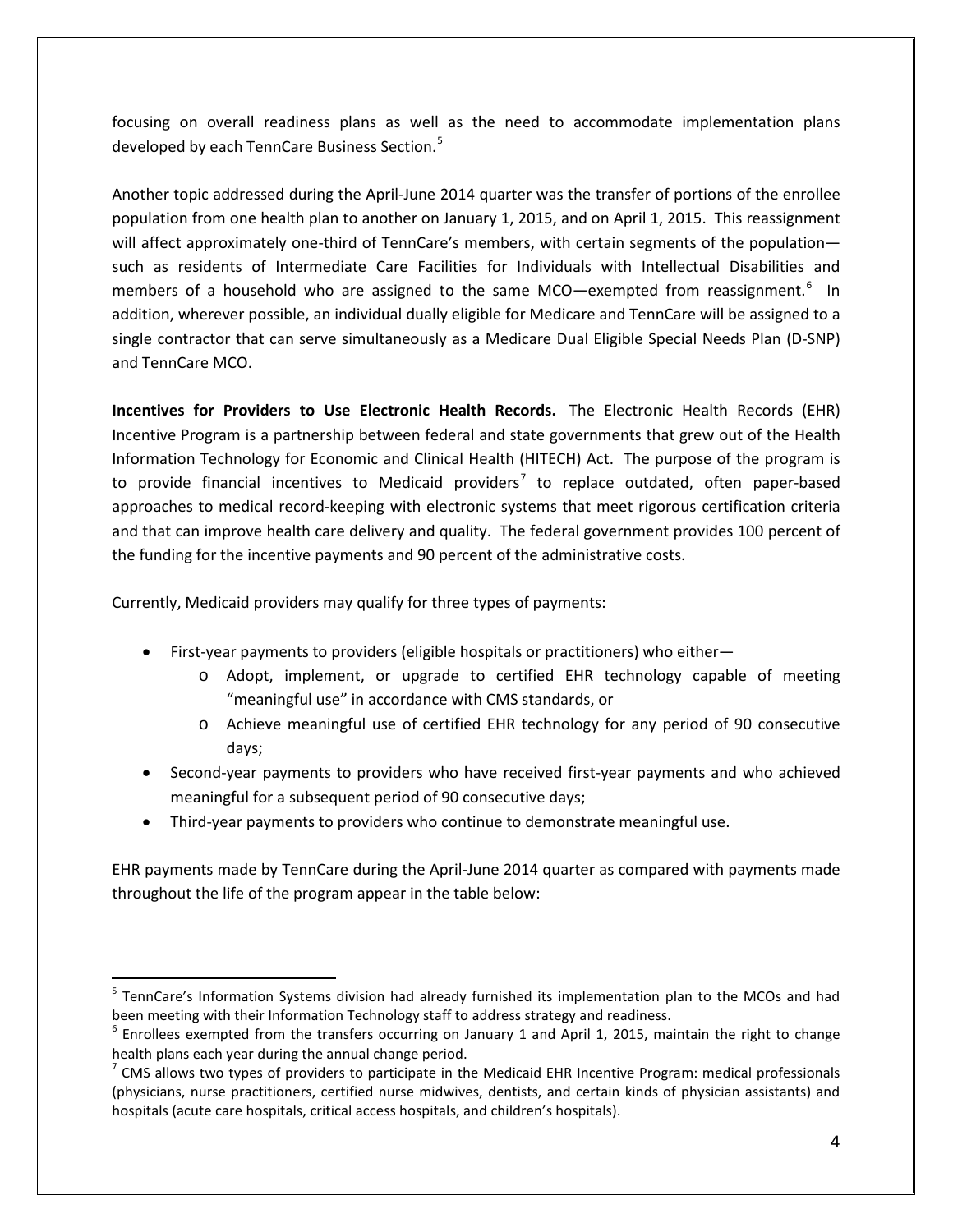| <b>Payment Type</b>  | <b>Number of Providers</b><br><b>Paid During the Quarter</b> | <b>Quarterly Amount</b><br>Paid (Apr-Jun 2014) | <b>Cumulative Amount</b><br><b>Paid to Date</b> |
|----------------------|--------------------------------------------------------------|------------------------------------------------|-------------------------------------------------|
| First-year payments  | $274^{8}$                                                    | \$6,390,184                                    | \$141,515,874                                   |
| Second-year payments | 347                                                          | \$3,518,252                                    | \$39,526,706                                    |
| Third-year payments  | 201                                                          | \$3,403,436                                    | \$4,107,967                                     |

Technical assistance activities, outreach efforts, and other EHR-related projects conducted by Bureau staff during the quarter included:

- Participation throughout the quarter in five Southeast Regional Collaboration for HIT/HIE (SERCH) calls;
- Telephone assistance throughout the quarter for eligible professionals attesting to Meaningful Use;
- Hosting webinars on April 22, May 22, May 29, and June 9;
- Involvement in the virtual eHealth Summit sponsored by CMS on May 19, 2014;
- Responding to more than 500 inquiries submitted to the EHR Meaningful Use email box;
- Monthly newsletters distributed by the Bureau's EHR ListServ; and
- A quarterly reminder issued through the Provider Incentive Payment Program ("PIPP") system to Tennessee providers who had registered at the federal level but who have not registered or attested at the state level.

A significant priority for TennCare staff in the coming months is scheduling EHR workshops with a variety of provider organizations to maintain the momentum of the program.

**Essential Access Hospital (EAH) Payments.** The TennCare Bureau continued to make EAH payments during the April-June 2014 quarter. EAH payments are made from a pool of \$100 million (\$34,500,000 in State dollars) appropriated by the General Assembly and funded by the hospital assessment fee. The \$100 million pool is currently being supplemented with an additional \$81.3 million made available through CMS's approval of Demonstration Amendment 20. (Amendment 20 had expanded the EAH pool to address the fact that Tennessee was the only state in the country without a Disproportionate Share Hospital allotment specified in federal statute.) Of the \$81.3 million in new funds, the Bureau elected to distribute \$46,860,000 in the April-June 2014 quarter, with the balance to be disbursed in the July-September 2014 quarter.

The methodology for distributing these funds specifically considers each hospital's relative contribution to providing services to TennCare members, while also acknowledging differences in payer mix and hospitals' relative ability to make up TennCare losses. Data from the Hospital Joint Annual Report is used to determine hospitals' eligibility for these payments. Eligibility is determined each quarter based

<span id="page-4-0"></span> $8$  Of the 274 providers receiving first-year payments in the April-June 2014 quarter, 13 earned their incentives by successfully attesting to meaningful use of EHR technology in their first year of participation in the program.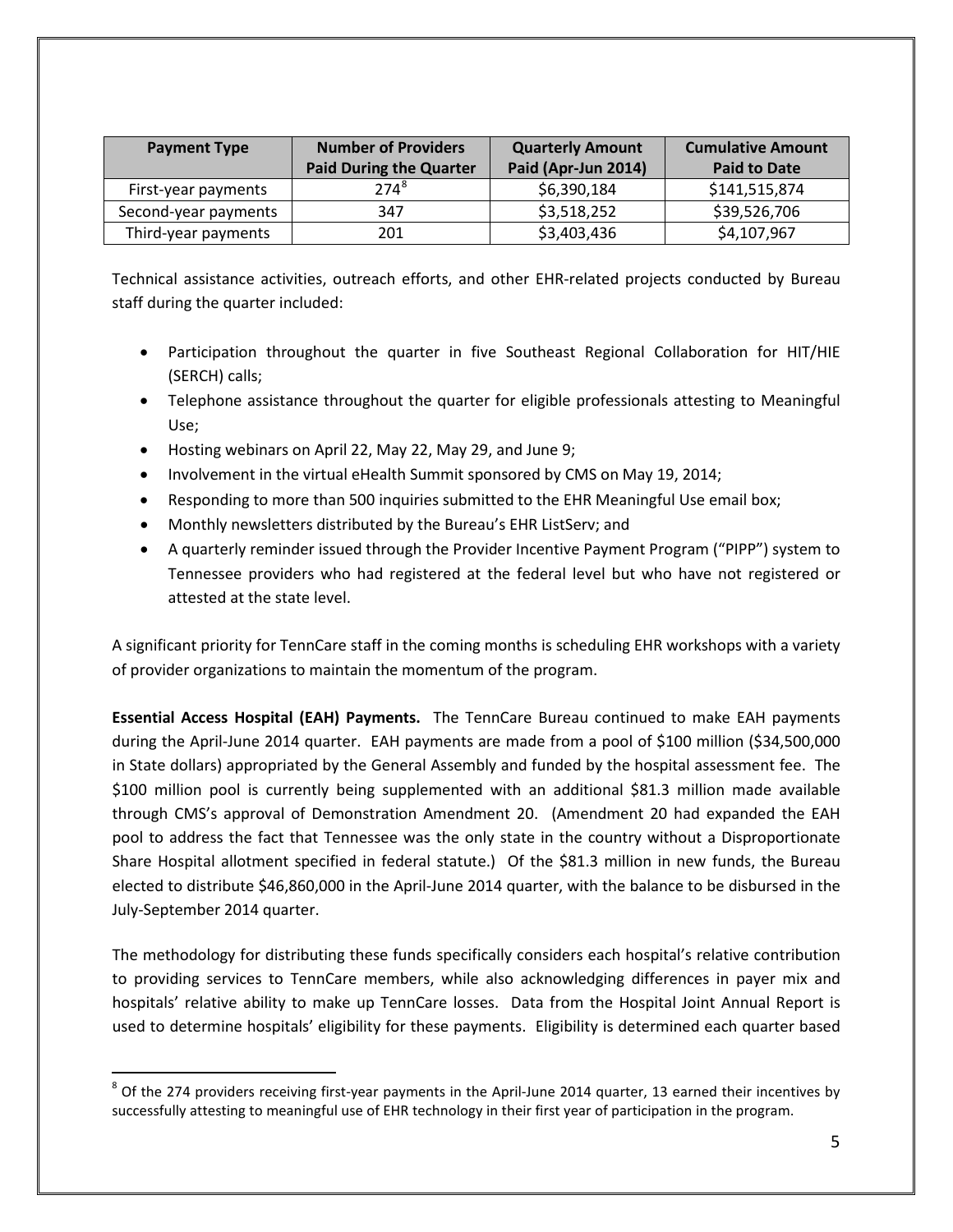on each hospital's participation in TennCare. In order to receive a payment for the quarter, a hospital must be a contracted provider with TennCare Select and at least one other Managed Care Organization (MCO), and it must have contracted with TennCare Select for the entire quarter that the payment represents. Excluded from the Essential Access Hospital payments are Critical Access Hospitals, which receive cost-based reimbursement from the TennCare program and, therefore, are not included, and the four State mental health institutes.

The Essential Access Hospital payments made during the fourth quarter of State Fiscal Year 2014 for dates of service during the third quarter are shown in the table below.

|                                            |                          | <b>EAH Fourth Quarter FY</b> |
|--------------------------------------------|--------------------------|------------------------------|
| <b>Hospital Name</b>                       | County                   | 2014                         |
| Vanderbilt University Hospital             | Davidson County          | \$9,433,816                  |
| Regional Medical Center at Memphis         | <b>Shelby County</b>     | \$8,847,384                  |
| <b>Erlanger Medical Center</b>             | <b>Hamilton County</b>   | \$7,541,029                  |
| University of Tennessee Memorial Hospital  | <b>Knox County</b>       | \$4,316,389                  |
| Johnson City Medical Center (with          |                          |                              |
| Woodridge)                                 | <b>Washington County</b> | \$3,628,152                  |
| Metro Nashville General Hospital           | Davidson County          | \$2,233,230                  |
| LeBonheur Children's Medical Center        | <b>Shelby County</b>     | \$2,061,438                  |
| Parkridge Medical Center (with Parkridge   |                          |                              |
| Valley)                                    | <b>Hamilton County</b>   | \$1,898,096                  |
| East Tennessee Children's Hospital         | <b>Knox County</b>       | \$1,538,562                  |
| Jackson - Madison County General Hospital  | <b>Madison County</b>    | \$1,533,462                  |
| Methodist Healthcare - South               | Shelby County            | \$1,287,800                  |
| Methodist Healthcare - Memphis Hospitals   | <b>Shelby County</b>     | \$1,199,652                  |
| Saint Jude Children's Research Hospital    | Shelby County            | \$1,184,467                  |
| University Medical Center (with McFarland) | <b>Wilson County</b>     | \$1,130,829                  |
| Saint Thomas Midtown Hospital              | Davidson County          | \$1,106,733                  |
| <b>Centennial Medical Center</b>           | Davidson County          | \$835,989                    |
| Physicians Regional Medical Center         | <b>Knox County</b>       | \$825,290                    |
| Methodist Healthcare - North               | <b>Shelby County</b>     | \$796,918                    |
| Skyline Medical Center (with Madison       |                          |                              |
| Campus)                                    | Davidson County          | \$772,727                    |
| Saint Francis Hospital                     | <b>Shelby County</b>     | \$716,733                    |
| Saint Thomas Rutherford Hospital           | <b>Rutherford County</b> | \$709,450                    |
| Parkwest Medical Center (with Peninsula)   | <b>Knox County</b>       | \$696,843                    |
| Wellmont Holston Valley Medical Center     | <b>Sullivan County</b>   | \$682,294                    |
| Maury Regional Hospital                    | <b>Maury County</b>      | \$663,394                    |
| Fort Sanders Regional Medical Center       | <b>Knox County</b>       | \$610,197                    |

### **Essential Access Hospital Payments for the Quarter**[9](#page-5-0)

<span id="page-5-0"></span><sup>&</sup>lt;sup>9</sup> All eligible EAH hospitals received two payments during the quarter, one on May 2 and one on June 20. Each dollar figure in the table represents the sum of those two payments.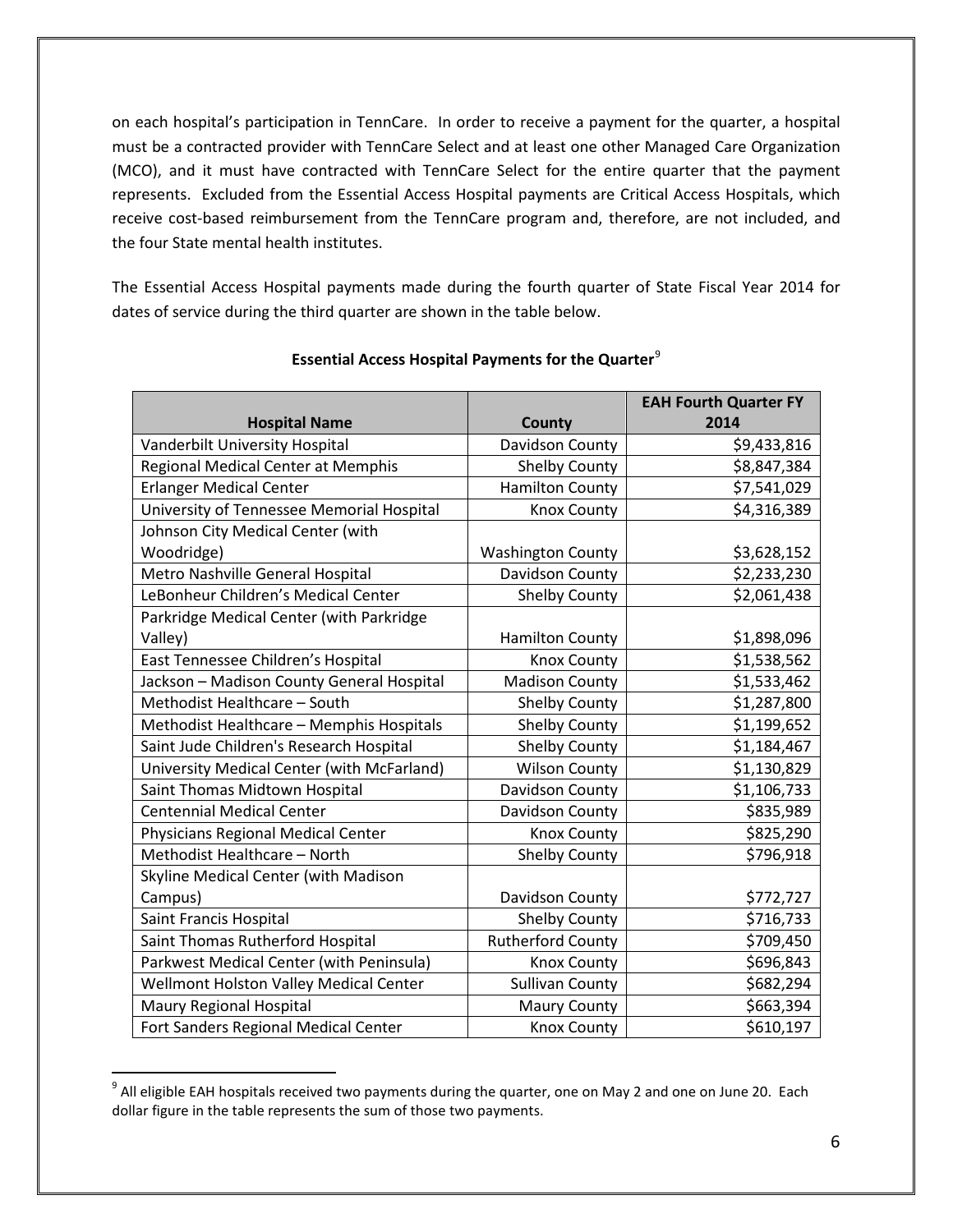|                                            |                          | <b>EAH Fourth Quarter FY</b> |
|--------------------------------------------|--------------------------|------------------------------|
| <b>Hospital Name</b>                       | County                   | 2014                         |
| <b>Skyridge Medical Center</b>             | <b>Bradley County</b>    | \$551,720                    |
| Pathways of Tennessee                      | <b>Madison County</b>    | \$537,378                    |
|                                            | Montgomery               |                              |
| <b>Gateway Medical Center</b>              | County                   | \$503,070                    |
| Cookeville Regional Medical Center         | <b>Putnam County</b>     | \$499,498                    |
| <b>Delta Medical Center</b>                | <b>Shelby County</b>     | \$487,061                    |
| Ridgeview Psychiatric Hospital and Center  | <b>Anderson County</b>   | \$486,147                    |
| Parkridge East Hospital                    | <b>Hamilton County</b>   | \$472,817                    |
| Methodist Hospital - Germantown            | <b>Shelby County</b>     | \$468,716                    |
| <b>Blount Memorial Hospital</b>            | <b>Blount County</b>     | \$439,231                    |
| Wellmont Bristol Regional Medical Center   | <b>Sullivan County</b>   | \$433,284                    |
| <b>Baptist Memorial Hospital for Women</b> | Shelby County            | \$417,049                    |
| <b>Haywood Park Community Hospital</b>     | Haywood County           | \$406,032                    |
| NorthCrest Medical Center                  | <b>Robertson County</b>  | \$384,870                    |
| Southern Hills Medical Center              | Davidson County          | \$338,828                    |
| <b>LeConte Medical Center</b>              | Sevier County            | \$332,150                    |
| <b>Horizon Medical Center</b>              | Dickson County           | \$329,876                    |
| Sumner Regional Medical Center             | <b>Sumner County</b>     | \$322,424                    |
| Tennova Healthcare - Newport Medical       |                          |                              |
| Center                                     | Cocke County             | \$311,493                    |
| Takoma Regional Hospital                   | <b>Greene County</b>     | \$295,676                    |
| Methodist Medical Center of Oak Ridge      | <b>Anderson County</b>   | \$291,319                    |
| Heritage Medical Center                    | <b>Bedford County</b>    | \$290,567                    |
| Baptist Memorial Hospital - Tipton         | <b>Tipton County</b>     | \$280,337                    |
| <b>StoneCrest Medical Center</b>           | <b>Rutherford County</b> | \$279,126                    |
| <b>Rolling Hills Hospital</b>              | <b>Williamson County</b> | \$276,475                    |
| <b>Summit Medical Center</b>               | Davidson County          | \$276,169                    |
| Tennova Healthcare - LaFollette Medical    |                          |                              |
| Center                                     | Campbell County          | \$275,743                    |
| <b>Dyersburg Regional Medical Center</b>   | <b>Dyer County</b>       | \$265,099                    |
| Morristown - Hamblen Healthcare System     | Hamblen County           | \$263,250                    |
| <b>Henry County Medical Center</b>         | <b>Henry County</b>      | \$256,187                    |
| Sweetwater Hospital Association            | Monroe County            | \$218,802                    |
| <b>Sycamore Shoals Hospital</b>            | <b>Carter County</b>     | \$216,021                    |
| Harton Regional Medical Center             | Coffee County            | \$210,388                    |
| <b>Grandview Medical Center</b>            | <b>Marion County</b>     | \$204,292                    |
| Indian Path Medical Center                 | <b>Sullivan County</b>   | \$202,842                    |
| Regional Hospital of Jackson               | <b>Madison County</b>    | \$195,600                    |
| Baptist Memorial Hospital - Union City     | <b>Obion County</b>      | \$188,225                    |
| Lakeway Regional Hospital                  | Hamblen County           | \$184,534                    |
| Jellico Community Hospital                 | Campbell County          | \$183,024                    |
| Wellmont Hawkins County Memorial Hospital  | <b>Hawkins County</b>    | \$181,866                    |
| <b>Hardin Medical Center</b>               | <b>Hardin County</b>     | \$167,900                    |
| Crockett Hospital                          | Lawrence County          | \$167,543                    |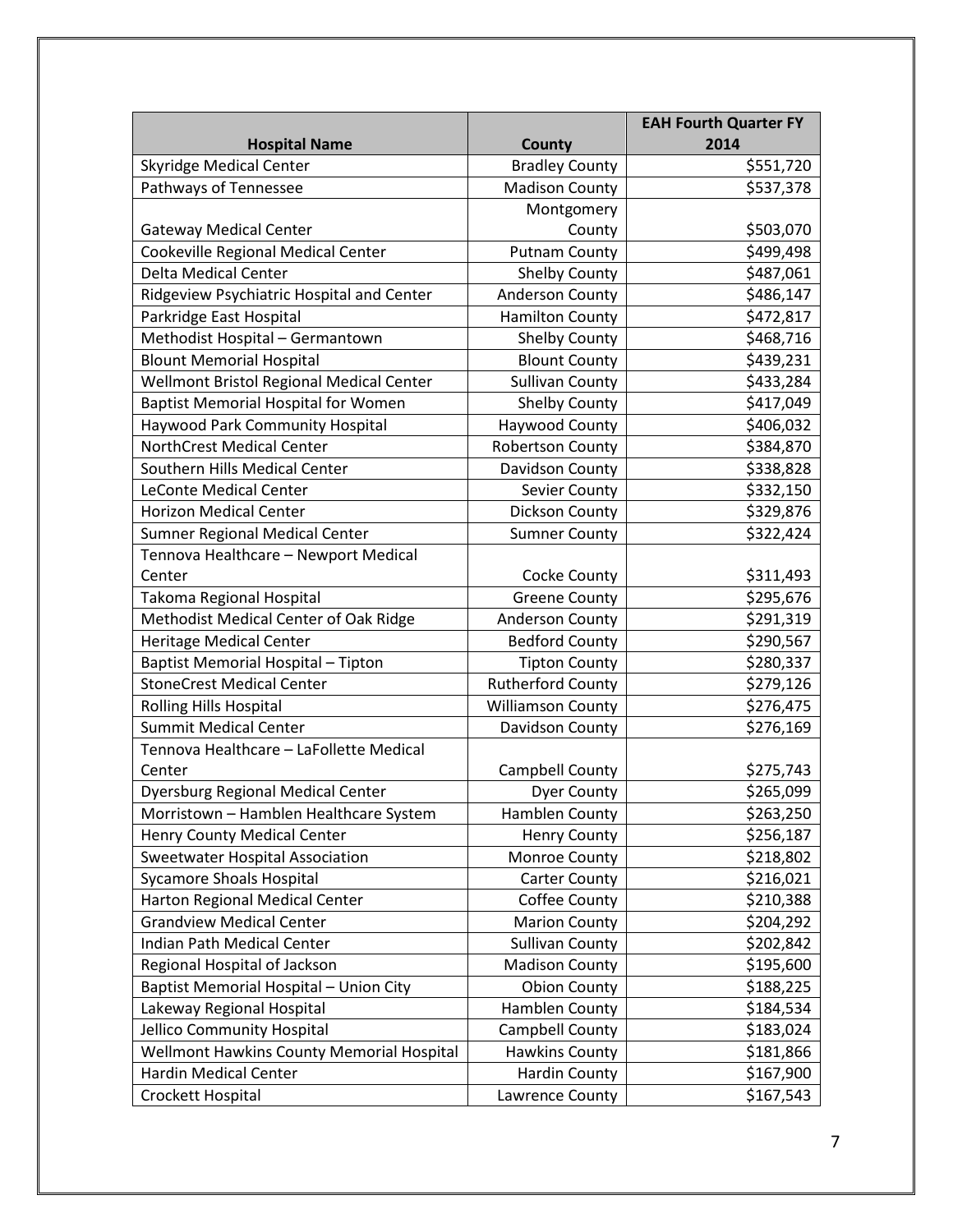|                                         |                         | <b>EAH Fourth Quarter FY</b> |
|-----------------------------------------|-------------------------|------------------------------|
| <b>Hospital Name</b>                    | County                  | 2014                         |
| Athens Regional Medical Center          | <b>McMinn County</b>    | \$165,128                    |
| River Park Hospital                     | <b>Warren County</b>    | \$163,006                    |
| Southern Tennessee Medical Center       | Franklin County         | \$159,179                    |
| Livingston Regional Hospital            | <b>Overton County</b>   | \$157,836                    |
| Tennova Healthcare - Jefferson Memorial |                         |                              |
| Hospital                                | Jefferson County        | \$152,598                    |
| Henderson County Community Hospital     | <b>Henderson County</b> | \$127,383                    |
| <b>McNairy Regional Hospital</b>        | <b>McNairy County</b>   | \$122,662                    |
| <b>Roane Medical Center</b>             | Roane County            | \$122,334                    |
| Skyridge Medical Center - Westside      | <b>Bradley County</b>   | \$120,726                    |
| <b>Bolivar General Hospital</b>         | Hardeman County         | \$106,939                    |
| McKenzie Regional Hospital              | <b>Carroll County</b>   | \$106,394                    |
| <b>Claiborne County Hospital</b>        | Claiborne County        | \$105,193                    |
| Hillside Hospital                       | <b>Giles County</b>     | \$103,719                    |
| <b>Volunteer Community Hospital</b>     | <b>Weakley County</b>   | \$95,946                     |
| <b>United Regional Medical Center</b>   | Coffee County           | \$93,005                     |
| Jamestown Regional Medical Center       | <b>Fentress County</b>  | \$88,018                     |
| Wayne Medical Center                    | <b>Wayne County</b>     | \$82,162                     |
| Methodist Healthcare - Fayette          | <b>Fayette County</b>   | \$81,747                     |
| Erlanger Health System - East Campus    | <b>Hamilton County</b>  | \$79,469                     |
| DeKalb Community Hospital               | DeKalb County           | \$74,778                     |
| Baptist Memorial Hospital - Huntingdon  | <b>Carroll County</b>   | \$59,106                     |
| White County Community Hospital         | <b>White County</b>     | \$48,758                     |
| Emerald - Hodgson Hospital              | Franklin County         | \$44,490                     |
| <b>Humboldt General Hospital</b>        | <b>Gibson County</b>    | \$38,223                     |
| <b>Gibson General Hospital</b>          | <b>Gibson County</b>    | \$17,698                     |
| <b>TOTAL</b>                            |                         | \$71,860,000                 |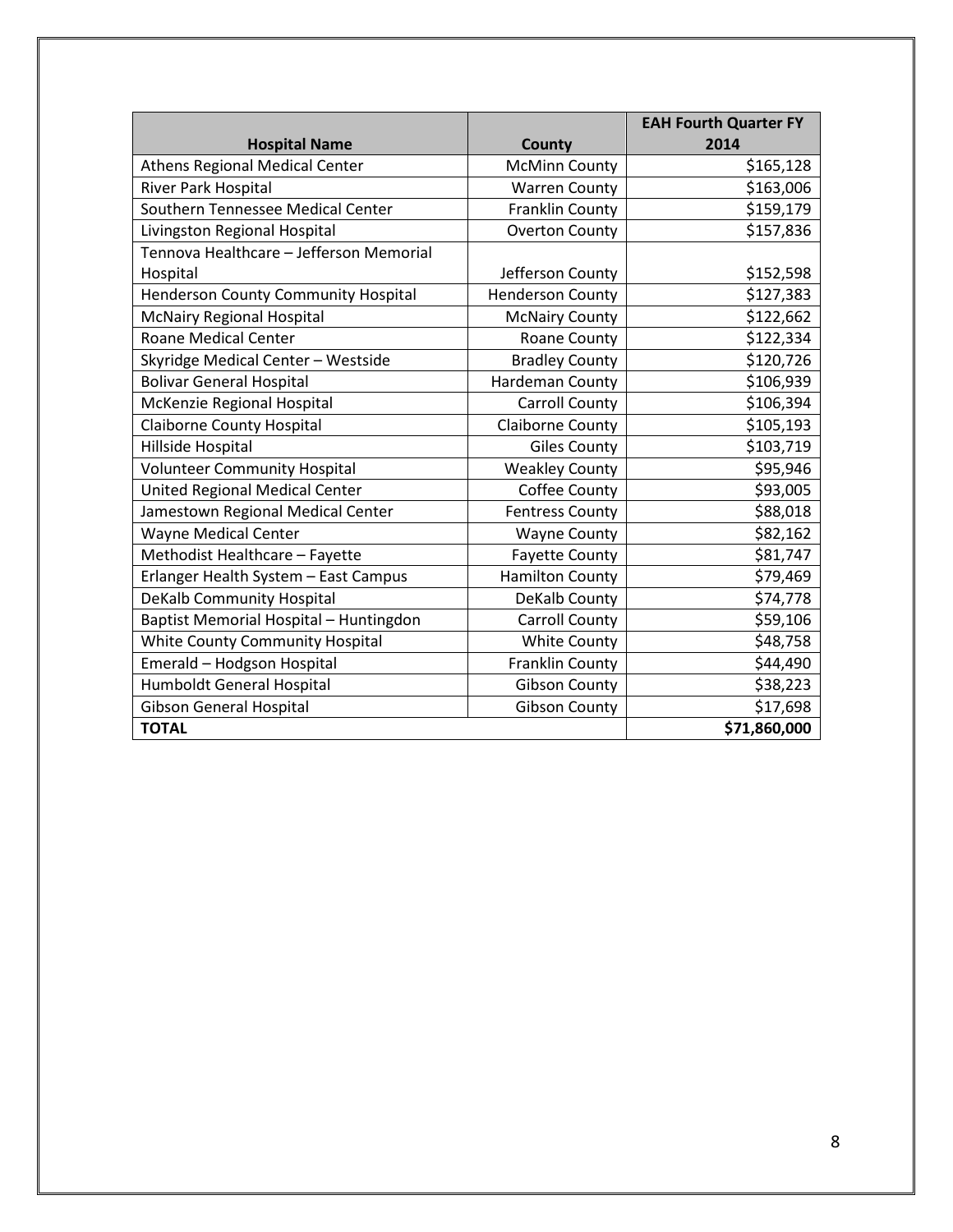## **Number of Recipients on TennCare and Costs to the State**

During the month of June 2014, there were 1,247,780 Medicaid eligibles and 19,556 Demonstration eligibles enrolled in TennCare, for a total of 1,267,336 persons.

Estimates of TennCare spending for the fourth quarter are summarized in the table below.

| <b>Spending Category</b> | 4 <sup>th</sup> Quarter* |
|--------------------------|--------------------------|
| MCO services**           | \$1,406,123,300          |
| Dental services          | \$38,966,700             |
| Pharmacy services        | \$232,223,200            |
| Medicare "clawback"***   | \$40,305,500             |

*\*These figures are cash basis as of June 30 and are unaudited.*

 $\overline{a}$ 

*\*\*This figure includes Integrated Managed Care MCO expenditures.*

*\*\*\*The Medicare Part D clawback is money states are required to pay to the federal government to help offset costs the federal government incurs by covering the prescription benefit for enrollees who have both Medicare and Medicaid.*

## **Viability of MCCs in the TennCare Program**

**Claims payment analysis.** TennCare's prompt pay requirements may be summarized as shown below.

| <b>Entity</b>          | <b>Standard</b>                                                       | <b>Authority</b>        |
|------------------------|-----------------------------------------------------------------------|-------------------------|
| <b>MCO<sub>S</sub></b> | 90% of clean claims for payment for services delivered to             | T.C.A. $§$ 56-32-126(b) |
| (non-CHOICES           | TennCare enrollees are paid within 30 calendar days of the            |                         |
| services)              | receipt of such claims.                                               |                         |
|                        |                                                                       |                         |
|                        | 99.5% of all provider claims are processed, and, if                   |                         |
|                        | appropriate, paid within 60 calendar days of receipt.                 |                         |
| <b>MCOs</b>            | 90% of clean electronically submitted Nursing Facility and            | TennCare contract       |
| (CHOICES               | applicable Home and Community Based Services claims <sup>10</sup> are |                         |
| services)              | processed and paid within 14 calendar days of receipt.                |                         |
|                        |                                                                       |                         |
|                        | 99.5% of clean electronically submitted Nursing Facility and          |                         |
|                        | applicable Home and Community Based Services claims <sup>11</sup> are |                         |
|                        | processed and paid within 21 calendar days of receipt.                |                         |

<span id="page-8-1"></span><span id="page-8-0"></span><sup>&</sup>lt;sup>10</sup> Excludes Personal Emergency Response Systems (PERS), assistive technology, minor home modifications, and pest control claims. Claims for delivery of these services are handled like general MCO claims.  $11$  Ibid.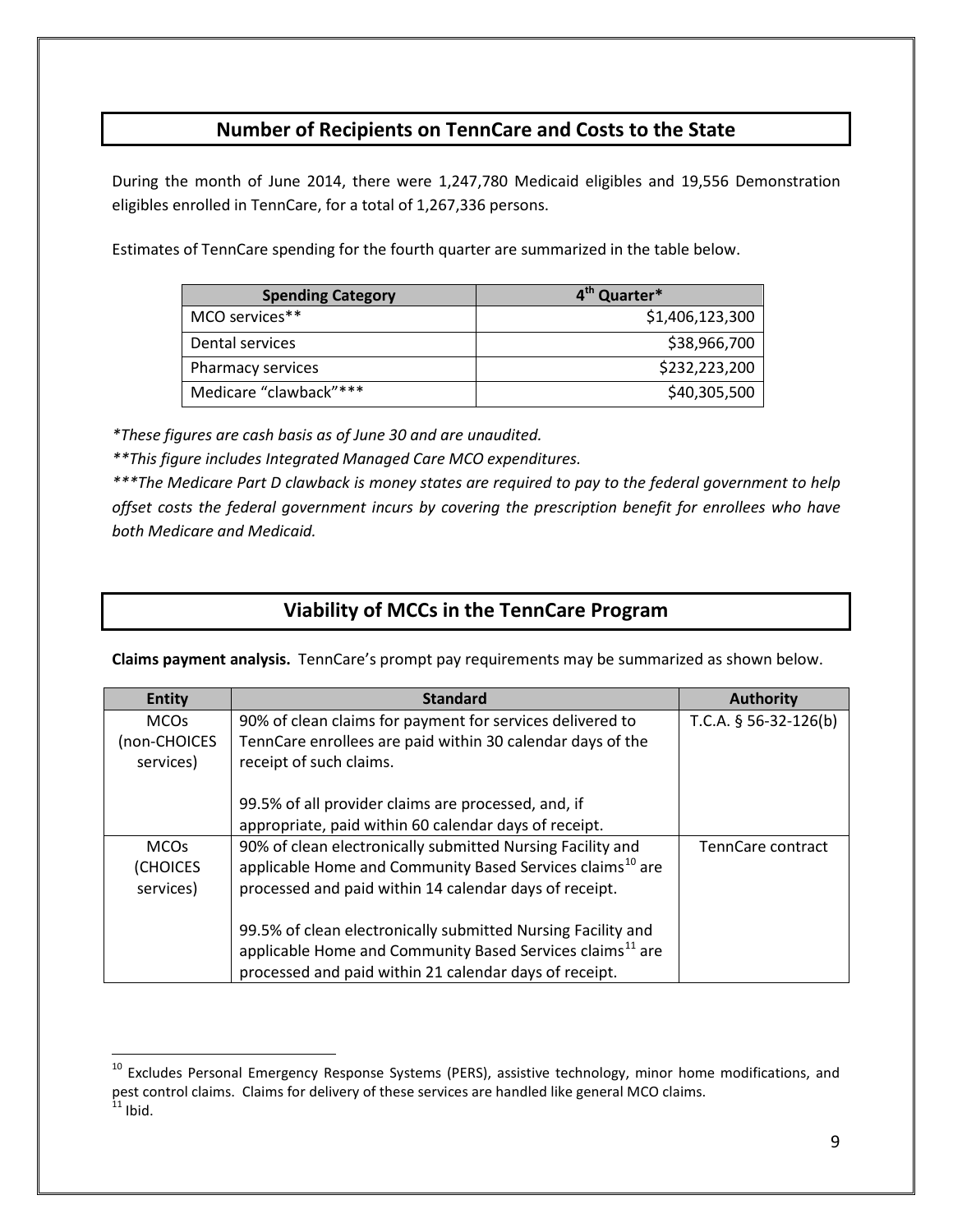| <b>Entity</b> | <b>Standard</b>                                              | <b>Authority</b>     |
|---------------|--------------------------------------------------------------|----------------------|
| <b>DBM</b>    | 90% of clean claims for payment for services delivered to    | TennCare contract    |
|               | TennCare enrollees are processed, and, if appropriate, paid  | and in accordance    |
|               | within 30 calendar days of the receipt of such claims.       | with T.C.A. § 56-32- |
|               |                                                              | 126(b)               |
|               | 99.5% of all provider claims are processed, and, if          |                      |
|               | appropriate, paid within 60 calendar days of receipt.        |                      |
| <b>PBM</b>    | 100% of all clean claims submitted by pharmacy providers are | TennCare contract    |
|               | paid within 10 calendar days of receipt.                     |                      |

The MCOs, the DBM, and the PBM are required to submit monthly claims data files of all TennCare claims processed to the Tennessee Department of Commerce and Insurance (TDCI) for verification of statutory and contractual prompt pay compliance. The plans are required to separate their claims data by TennCare Contract (i.e., East, Middle, or West Grand Region) and by subcontractor (e.g., claims processed by a vision benefits manager). Furthermore, the MCOs are required to identify separately non-emergency transportation (NEMT) claims in the data files. Finally, the MCOs are required to submit separate claims data files representing a subset of electronically submitted Nursing Facility and applicable Home and Community Based Services claims for CHOICES enrollees. TDCI then performs an analysis and reports the results of the prompt pay analyses by NEMT and CHOICES claim types, by subcontractor, by TennCare contract, and by total claims processed for the month.

If an MCO does not comply with the prompt pay requirements based on the total claims processed in a month, TDCI has the statutory authority to levy an administrative penalty of \$10,000 for each month of non-compliance after the first instance of non-compliance was reported to the plan. The TennCare Bureau can also assess liquidated damages pursuant to the terms of the Contractor Risk Agreement. If the DBM and PBM do not meet their contractual prompt pay requirements, only the TennCare Bureau can assess applicable liquidated damages against these entities.

**Net worth requirement.** By statute, the minimum net worth requirement for each TennCare MCO is calculated based on premium revenue for the most recent calendar year, as well as any TennCare payments made to the MCO that are not reported as premium revenue.

During this quarter, the MCOs submitted their National Association of Insurance Commissioners (NAIC) First Quarter 2014 Financial Statements. As of March 31, 2014, TennCare MCOs reported net worth as indicated in the table below. $12$ 

| MCO                  | <b>Net Worth</b> | Reported         | Excess/      |
|----------------------|------------------|------------------|--------------|
|                      | Requirement      | <b>Net Worth</b> | (Deficiency) |
| Amerigroup Tennessee | \$17,550,992     | \$104,253,521    | \$86,702,529 |

<span id="page-9-0"></span><sup>&</sup>lt;sup>12</sup> The "Net Worth Requirement" and "Reported Net Worth" figures in the table are based on the MCOs' companywide operations, not merely their TennCare operations. Amerigroup and Volunteer State Health Plan, for instance, operate Medicare Advantage Plans, while UnitedHealthcare has several lines of business in Illinois, Iowa, Virginia, and Tennessee.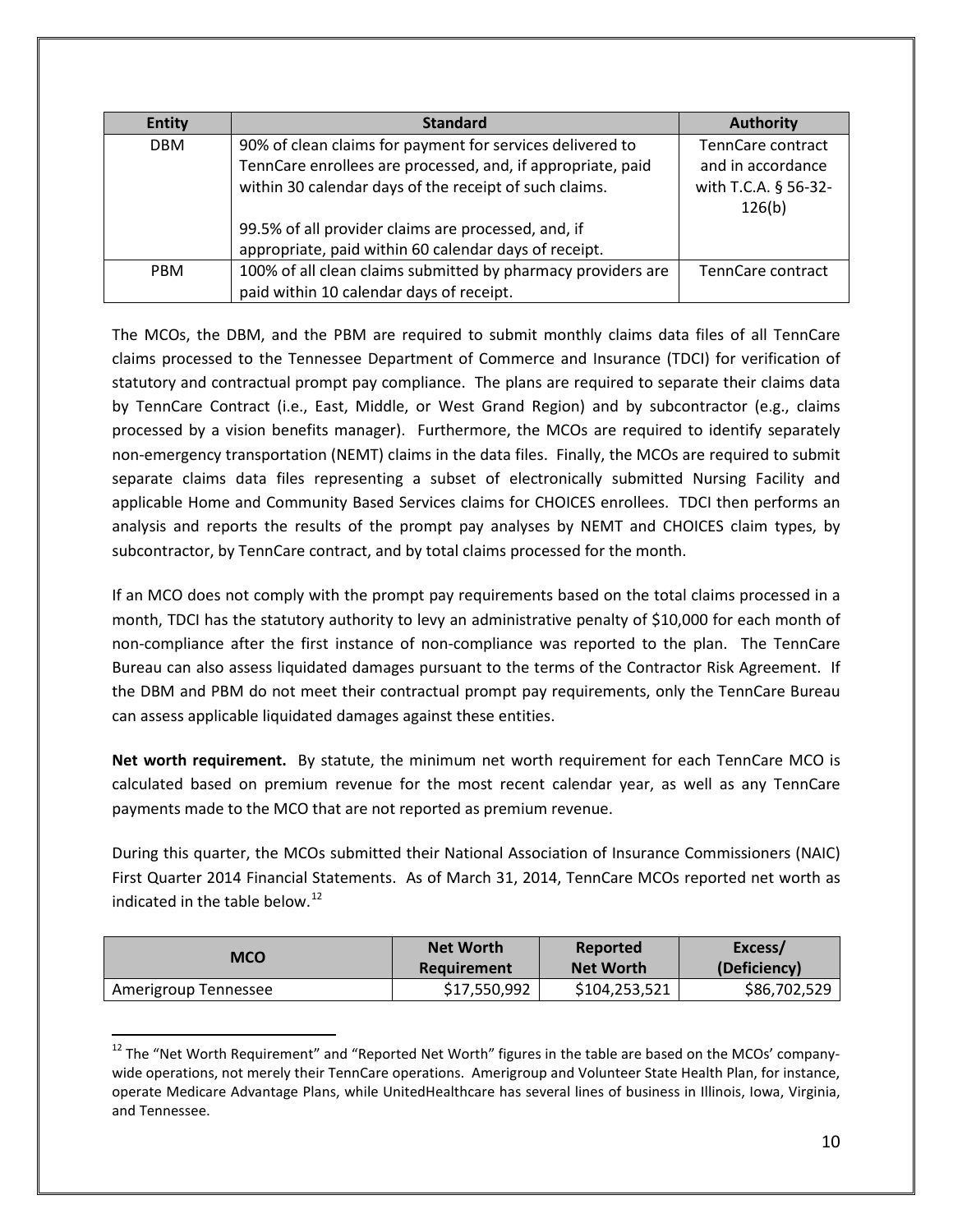| <b>MCO</b>                                                                           | <b>Net Worth</b><br>Requirement | Reported<br><b>Net Worth</b> | Excess/<br>(Deficiency) |
|--------------------------------------------------------------------------------------|---------------------------------|------------------------------|-------------------------|
| UnitedHealthcare Plan of the River<br>(UnitedHealthcare Community<br>Valley<br>Plan) | \$64,885,278                    | \$486,138,826                | \$421,253,548           |
| Volunteer State Health Plan (BlueCare<br>& TennCare Select)                          | \$34,942,038                    | \$270,769,113                | \$235,827,075           |

All TennCare MCOs met their minimum net worth requirements as of March 31, 2014.

## **Success of Fraud Detection and Prevention**

The mission of the Tennessee Office of Inspector General (OIG) is: *To identify, investigate, and prosecute persons who commit fraud or abuse against the TennCare program and to recoup money owed to the State of Tennessee.* The OIG staff receives case information from a variety of sources, including local law enforcement, the TennCare Bureau, Health Related Boards (HRB), the Department of Human Services (DHS), other state agencies, health care providers, Managed Care Contractors (MCCs), and the general public via the OIG website, fax, written correspondence, and phone calls to the OIG hotline. The statistics for the fourth quarter of Fiscal Year 2014 are as follows:

#### **TennCare Fraud & Abuse: Cases Received**

|                             | Quarter |
|-----------------------------|---------|
| <b>TennCare Fraud Cases</b> | 1.674   |
| TennCare Abuse Cases*       | 1,083   |

*\* Abuse cases may be referred to the appropriate Managed Care Contractor (MCC), the TennCare Bureau, or DHS for further review/action.*

### **Criminal Court: Fines & Costs Imposed**

|                                  | Quarter                                                   |
|----------------------------------|-----------------------------------------------------------|
| <b>Court Fines</b>               | \$17,051                                                  |
| <b>Court Costs &amp; Taxes</b>   | \$7.974                                                   |
| <b>Court Ordered Restitution</b> | \$94,561 (a 38% increase from last quarter) <sup>13</sup> |
| Drug Funds/Forfeitures           | \$106                                                     |

The OIG aggressively pursues enrollees who have committed fraud or abuse against the TennCare program. The primary criminal case types are: prescription drug cases (drug diversion, drug seekers, doctor shopping, and forging prescriptions), gaining TennCare eligibility by claiming a child who does not

<span id="page-10-0"></span> $13$  The increase in court ordered restitution that occurred during the April-June 2014 quarter corresponds with a rise in the number of cases involving substantial amounts of money (especially those in which an individual is found to be ineligible for TennCare coverage because of unreported income).